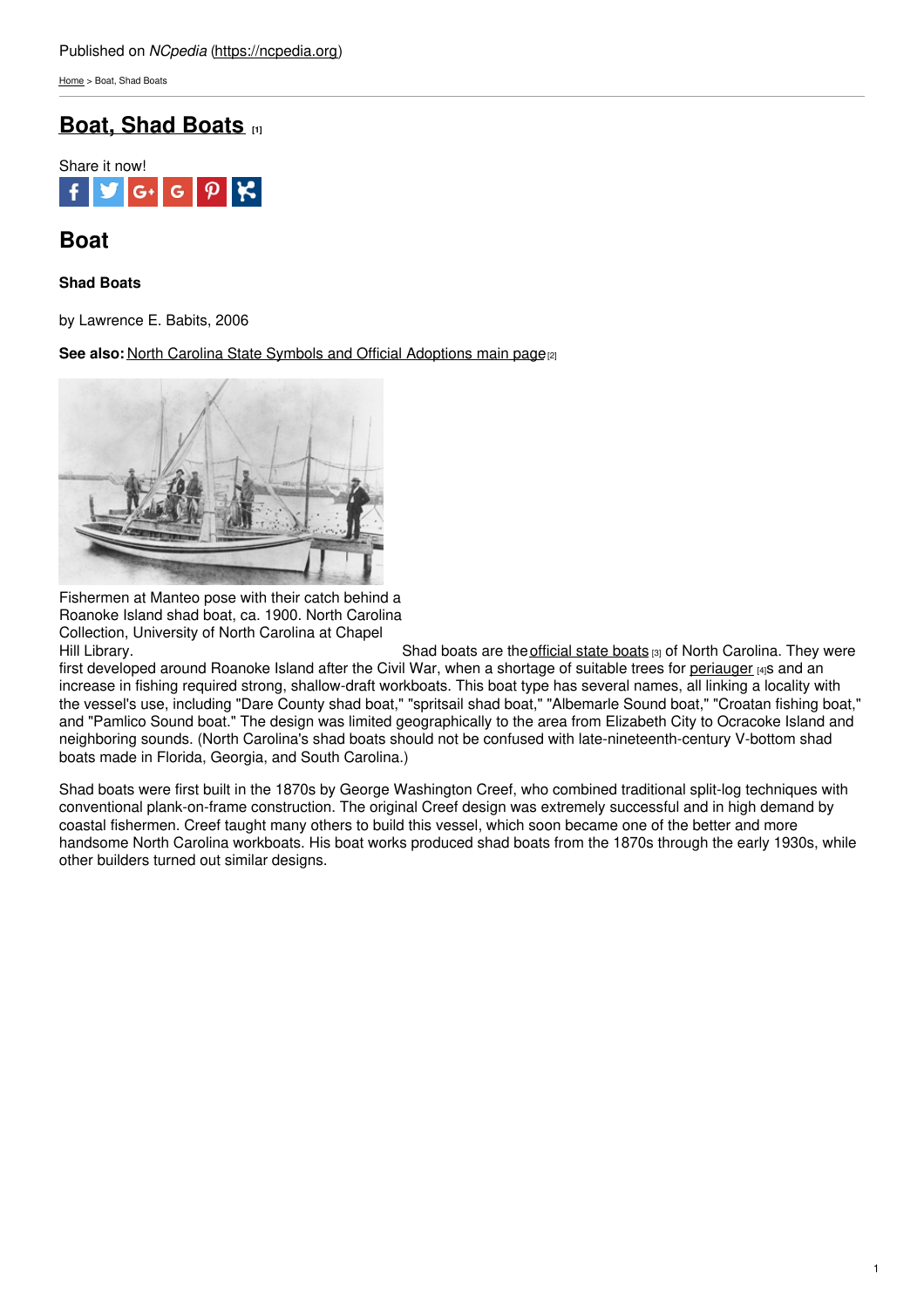

Elizabeth City to Ocracocke Island, NC. Map from

Google Maps, [copyright](http://maps.google.com/maps?saddr=elizabeth+city,+nc&daddr=Ocracoke+Island,+Ocracoke,+NC&hl=en&sll=37.0625,-95.677068&sspn=55.718442,98.789063&geocode=FcnPKQIdWoB0-ynFe_AJp0WliTGD6DxesO2zqA%3BFXfOFwIdLp94-yGwLW25CwVc3A&oq=ocra&mra=ls&t=m&z=9) 2012. **Example 2014 Example 2014 Example 2014 EXEC** is sa hewn white cedar trunk, and the curved frames were cut from buttress roots. The hand-shaped keel log reflects descent from the split-log dugouts (periaugers) that utilized a similar centerpiece. Early shad boats had round bottoms with curved frames and a high, square stern to hold nets. Combining cypress frames with cedar or juniper planking made the craft extremely durable. The round bottom, wide beam, and full body, coupled with an upright, raked stem and a raking heart-shaped stern, made the boat extremely stable even in rough water. Most shad boats had no deck except for narrow washboards, or "side-decks." They were powered by a large sprit mainsail and a jib, but many also carried a topsail and occasionally used a flying jib. The combination of the round bottom, sturdy hull, and multiple sails helped fishermen maneuver in the unpredictable sounds.

Gas engines gave later boats greater versatility, but cheaper wood, overuse, and engine vibration made these newer boats much less durable than their sailing predecessors. Engine-powered boats did not require sophisticated hull designs that worked most efficiently in variable winds, so few of the complex, round-hull shad boats were built after the 1920s. There are five shad boats in the North Carolina Maritime [Museum](https://ncpedia.org/north-carolina-maritime-museum) in Beaufort<sub>[6]</sub>, including an original Creef boat.



**Photograph of a shad boat, Roanoke River Lighthouse and Maritime Museum, Plymouth, N.C., April 5, 2006. Presented in the NC ECHO Collection, North Carolina Digital [Collections.](http://digital.ncdcr.gov/cdm/ref/collection/p16062coll8/id/9926) [7]References:**

Michael B. Alford, *Traditional Work Boats of North Carolina* (1990).

Rodney Barfield, *Seasoned by Salt: A Historical Album of the Outer Banks*(1995).

William C. Fleetwood Jr.,*Tidecraft* (1995).

#### **Additional resources:**

Session law. 1987. "An act to make the shad boat the official state historical boat." North Carolina General Assembly. Online at <https://www.ncleg.net/EnactedLegislation/SessionLaws/HTML/1987-1988/SL1987-366.html> [3].